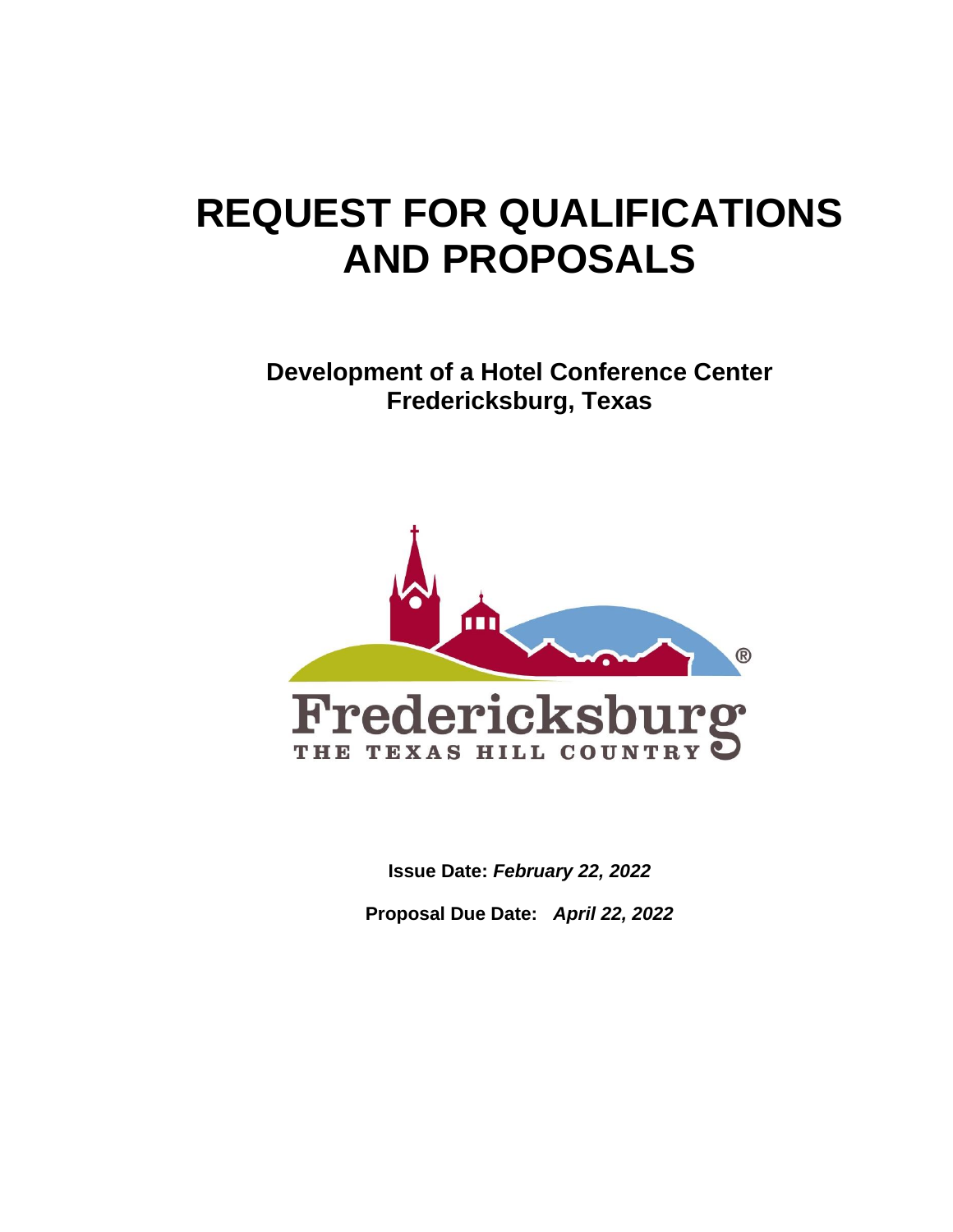## **Table of Contents**

- 1. Introduction and Summary
- 2. Project Scope
- 3. Proposal Requirements
- 4. Selection Process
- 5. Other Conditions

APPENDIX A – Site Description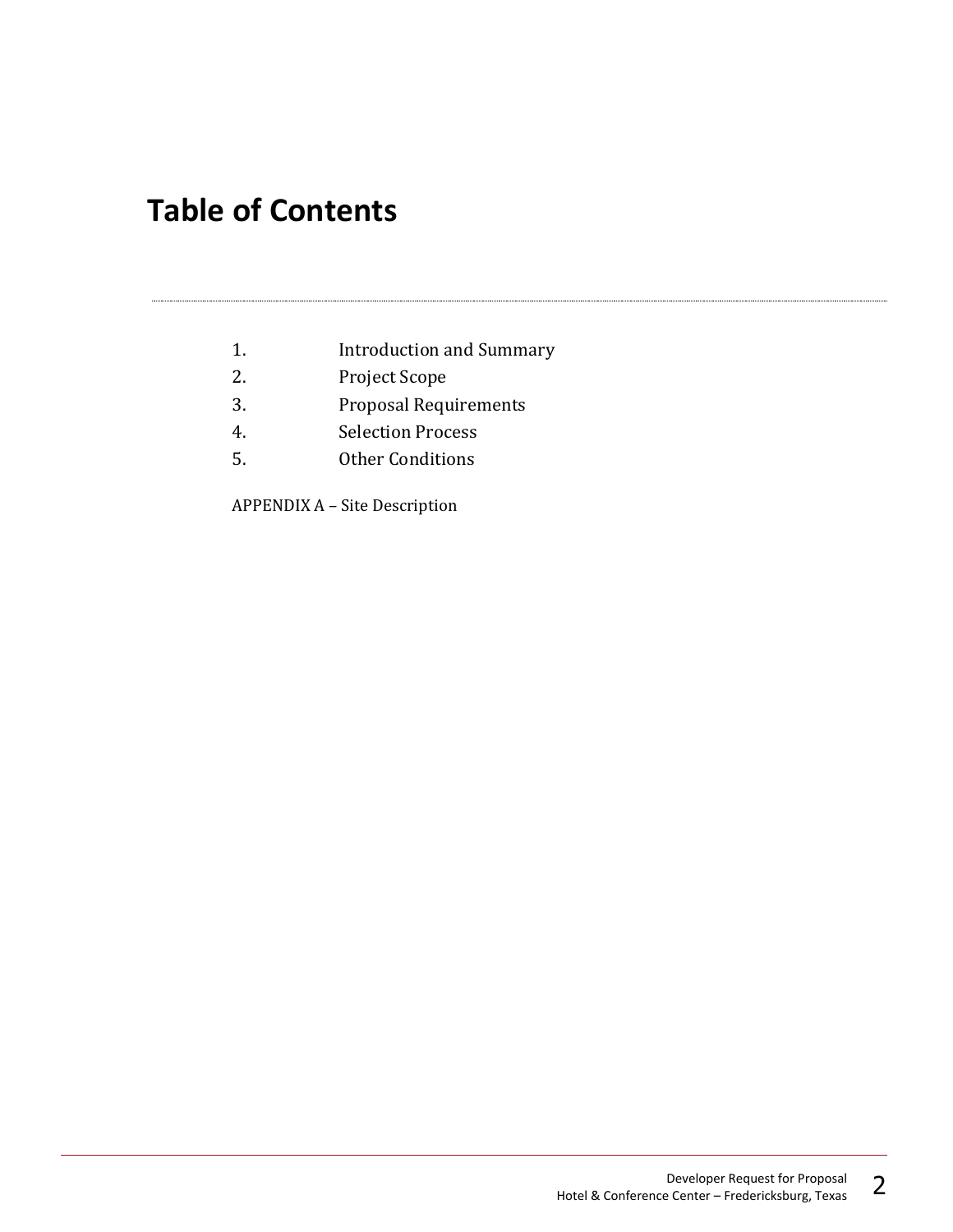#### **1. INTRODUCTION AND SUMMARY**

The City of Fredericksburg, Texas ("City") invites written proposals for the development, financing, design, construction, and operation of a Hotel Conference Center in Fredericksburg, Texas. To attract new meeting and group business to Fredericksburg, the City seeks the development of a conference center ("Conference Center") and an upscale hotel ("Hotel") through a public-private partnership.

Proposals are solicited in accordance with the terms, conditions, and instructions as set forth in this Request for Qualifications and Proposals ("RFP").

The deadline for submitting the response to this RFP is 5pm (CST). (If mailed, the proposal must be received by the City by April 22, 2022.)

Proposals will be time stamped in and should be sent to:

Kent Myers, City Manager Fredericksburg City Hall 126 West Main Street Fredericksburg, Texas, 78624

Late proposals will not be accepted. Faxed or emailed proposals will not be accepted. The City is not responsible for submissions not properly identified.

Respondents to this RFP must submit an original and nine (9) copies of their Proposal in a sealed package labeled "HOTEL CONFERENCE CENTER DEVELOPMENT PROPOSAL."

Questions regarding this RFP must be submitted in writing to the City by March 22, 2022. Responses to respondent questions will be provided by March 25, 2022

The City reserves the right to reject any and all proposals or to accept any proposal deemed to be in its best interest. The City shall not be obligated to enter into any contract with any respondent on any terms or conditions. Questions regarding this RFP should be sent in writing or email per respondent to:

> Kent Myers, City Manager Fredericksburg City Hall 126 West Main Street Fredericksburg, Texas, 78624 [kmyers@fbgtx.org](mailto:kmyers@fbgtx.org)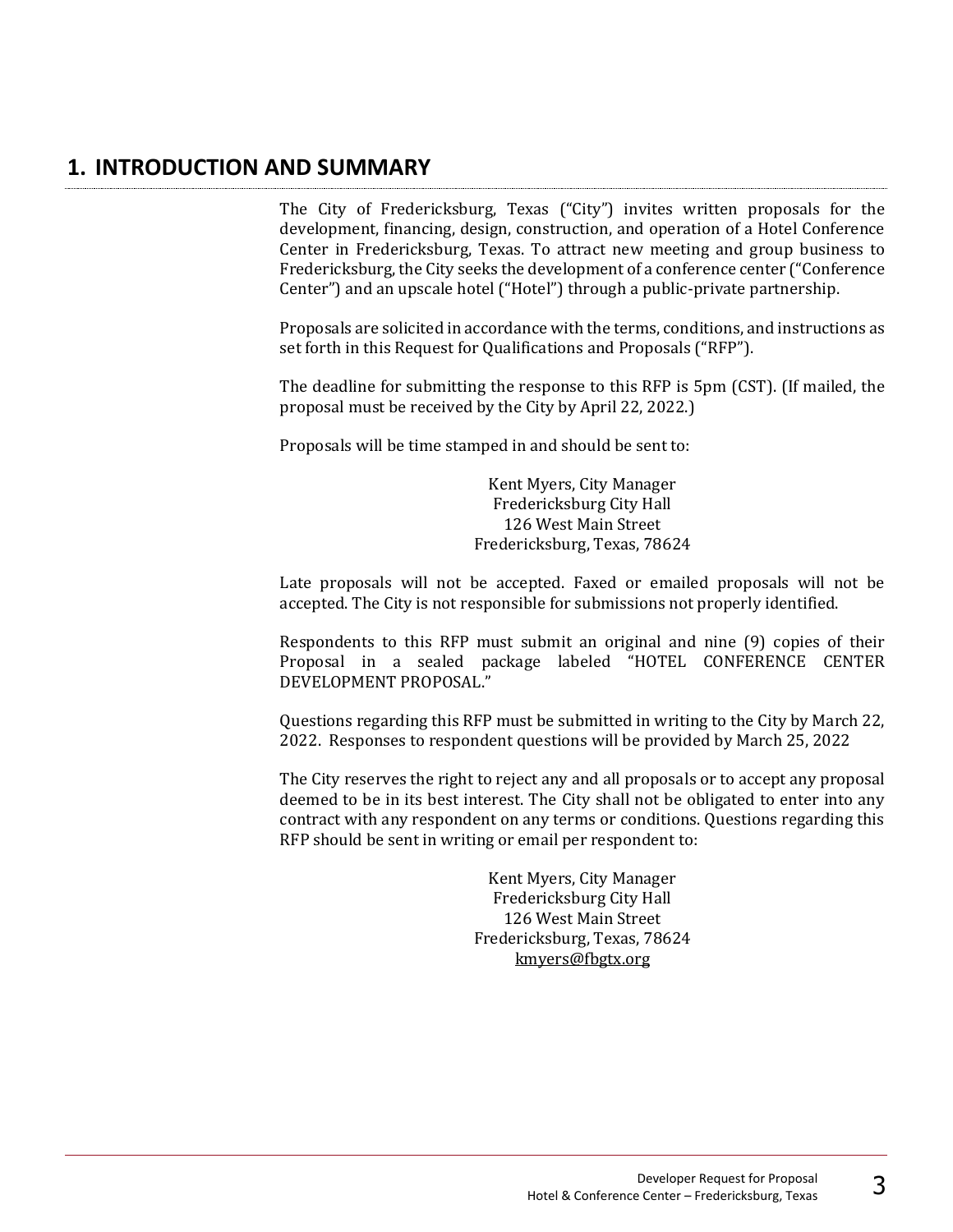| <b>Procurement Schedule</b> | RFP Issued: February 22, 2022                 |
|-----------------------------|-----------------------------------------------|
|                             | Questions must be received by: March 22, 2022 |
|                             | Questions answered by: March 25, 2022         |
|                             | RFP Responses Due: April 22, 2022             |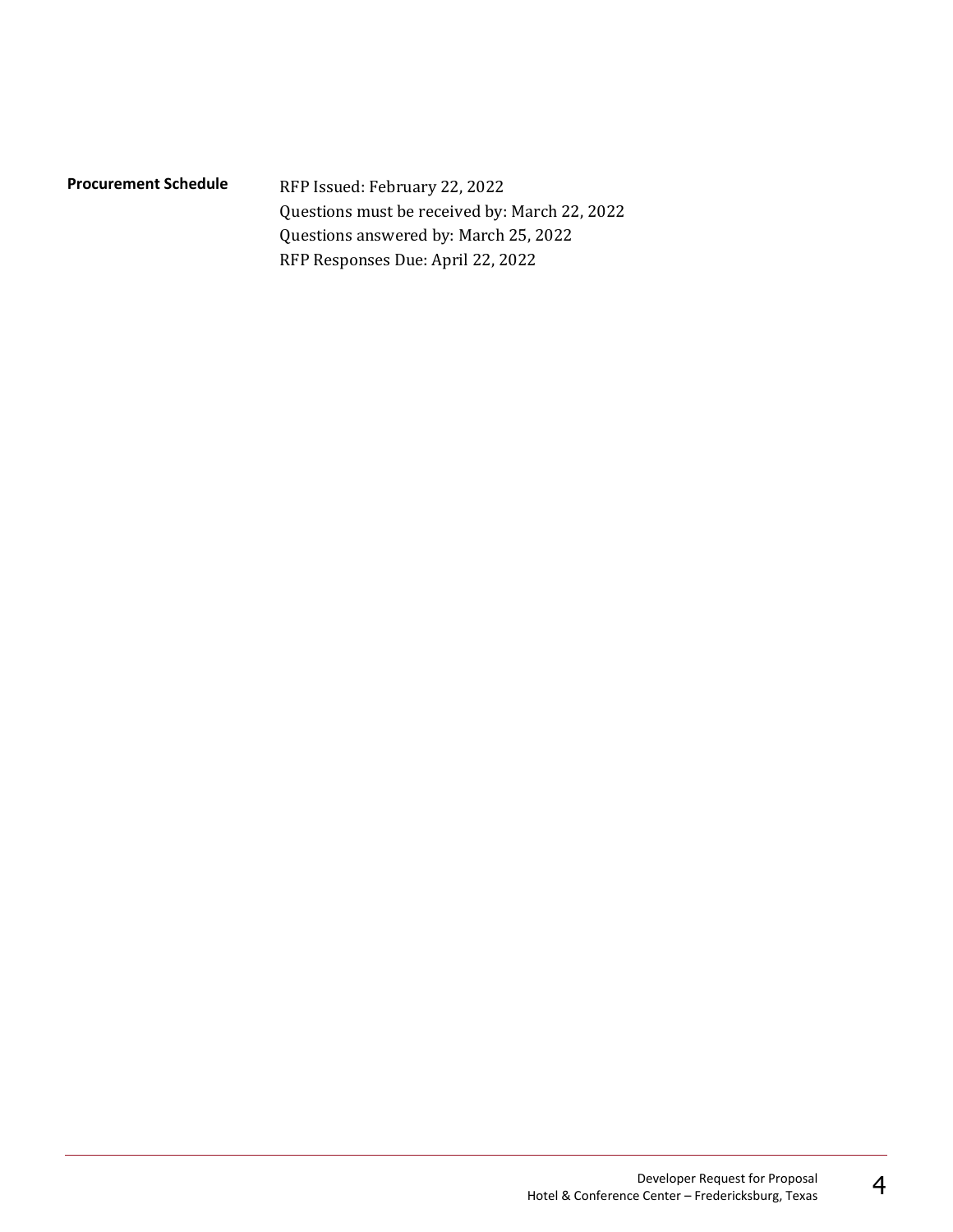## **2. PROJECT BACKGROUND AND SCOPE**

| 2.1.<br><b>Purpose and Overview</b> | The City of Fredericksburg, Texas (the "City") seeks a highly-qualified Development<br>Partner to develop, construct, equip, and operate a Hotel Conference Center. The<br>purposes of this project are to improve the ability of the City to attract conference<br>and group meeting business and generate a positive economic impact on<br>Fredericksburg.                                                                                                                                                                                                                                                                                                                                                                                                                                                                                                                                                                                                                                                                                                                                                                         |
|-------------------------------------|--------------------------------------------------------------------------------------------------------------------------------------------------------------------------------------------------------------------------------------------------------------------------------------------------------------------------------------------------------------------------------------------------------------------------------------------------------------------------------------------------------------------------------------------------------------------------------------------------------------------------------------------------------------------------------------------------------------------------------------------------------------------------------------------------------------------------------------------------------------------------------------------------------------------------------------------------------------------------------------------------------------------------------------------------------------------------------------------------------------------------------------|
|                                     | The City envisions that the Development Partner would own and operate the<br>Conference Center and the Hotel.                                                                                                                                                                                                                                                                                                                                                                                                                                                                                                                                                                                                                                                                                                                                                                                                                                                                                                                                                                                                                        |
|                                     | In 2015, the City engaged HVS Convention, Sports and Entertainment Facilities<br>Consulting ("HVS") to study the feasibility of conference center development in<br>which<br>Fredericksburg.<br>The<br><b>HVS</b><br>study,<br>be<br>found<br>here,<br>can<br>www.VisitFredericksburgTX.com/partners/CVB-visitor-research/<br>included<br><sub>a</sub><br>market area overview, projection of demand for and the financial operations of a<br>conference center, an overview of the lodging market, and a discussion of approach<br>to financing. Analysis of hotel demand revealed high room occupancy on weekends<br>and during peak seasons, but low occupancies during mid-week. Surveys of event<br>planners show a desire to place events in Fredericksburg, but a lack of facilities to<br>accommodate them. Furthermore, many group meeting events would occur during<br>mid-week periods. The study concluded that an integrated hotel conference center<br>developed through a public-private partnership offers the best opportunity for<br>success. Proposers are advised to carefully read this report in its entirety. |
|                                     | In 2017 the City issued an initial Request for Proposals (RFP) and received several<br>proposals. These proposals were reviewed and eventually the City selected a firm<br>to develop this project. However, this firm was not able to secure their financing and<br>the City has cancelled their agreement with this firm.                                                                                                                                                                                                                                                                                                                                                                                                                                                                                                                                                                                                                                                                                                                                                                                                          |
|                                     | In 2021 the Fredericksburg Convention and Visitor's Bureau (CVB) retained HVS to<br>update their previous study. This updated feasibility study is also available on the<br>website reference above. Based upon this study and new interest expressed by<br>potential project developers, the City has decided to issue this new RFP.                                                                                                                                                                                                                                                                                                                                                                                                                                                                                                                                                                                                                                                                                                                                                                                                |
|                                     | Although Proposals are expected to range in scope and scale, the Selection<br>Committee will compare all Proposals according to the criteria described in this<br>RFP.                                                                                                                                                                                                                                                                                                                                                                                                                                                                                                                                                                                                                                                                                                                                                                                                                                                                                                                                                               |
|                                     | The City seeks a proposal from a highly qualified and financially capable<br>Development Partner for the design, financing, construction, and operation of the<br>Hotel Conference Center which contains the following elements:                                                                                                                                                                                                                                                                                                                                                                                                                                                                                                                                                                                                                                                                                                                                                                                                                                                                                                     |
|                                     | a hotel with a minimum of 150 rooms,<br>$\bullet$                                                                                                                                                                                                                                                                                                                                                                                                                                                                                                                                                                                                                                                                                                                                                                                                                                                                                                                                                                                                                                                                                    |
|                                     | useable meeting space with a minimum of 12,000 square feet which would<br>٠<br>include a multipurpose ballroom with a minimum of 8,000 square feet<br>(divisible into three rooms),                                                                                                                                                                                                                                                                                                                                                                                                                                                                                                                                                                                                                                                                                                                                                                                                                                                                                                                                                  |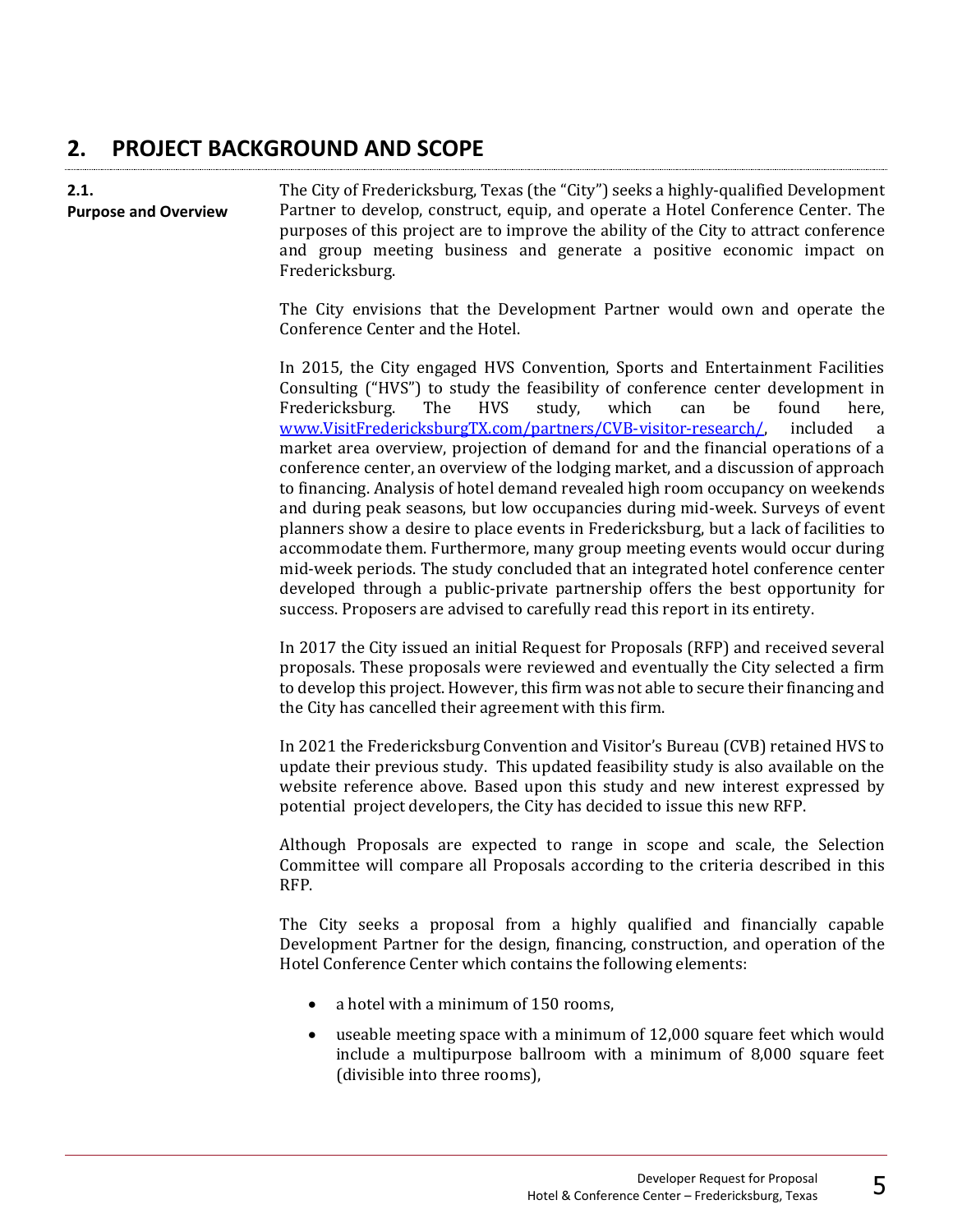|                                                         | a minimum of 4,000 square feet of meeting room space (four rooms of<br>various sizes), and                                                                                                                                                                                                                                                                                                                                                                                                                                                                       |
|---------------------------------------------------------|------------------------------------------------------------------------------------------------------------------------------------------------------------------------------------------------------------------------------------------------------------------------------------------------------------------------------------------------------------------------------------------------------------------------------------------------------------------------------------------------------------------------------------------------------------------|
|                                                         | lobbies, pre-function areas, storage, production kitchen and other support<br>$\bullet$<br>spaces necessary for the successful operation of the facility.                                                                                                                                                                                                                                                                                                                                                                                                        |
|                                                         | Development Partner teams should include an architect, a builder, and equity<br>investors. Developer Partners may recommend Hotel brands and operators, but<br>final selections of a hotel flag and a hotel and conference center operator would<br>occur after the selection of a Development Partner.                                                                                                                                                                                                                                                          |
| 2.2<br><b>Site Considerations</b>                       | The City will consider any sites within its municipal boundaries and outside<br>municipal boundaries if an annexation plan is included in the proposal. Developers<br>may offer alternative proposals for more than one site.                                                                                                                                                                                                                                                                                                                                    |
|                                                         | Site selection will be a key factor in evaluation of proposals. Sites will be evaluated<br>based on their capacity to accommodate the recommended building program,<br>accessibility, availability of related infrastructure, compliance with building and<br>zoning requirements, proximity to tourist amenities, and impact on neighboring<br>land uses. Additional consideration will be given to sites that allow for future<br>expansion of the Conference Center.                                                                                          |
| 2.3<br><b>Public Investment and</b><br><b>Resources</b> | The Development Partner should propose an approach to financing the project that<br>is feasible and achievable within the specified project schedule. The City recognizes<br>that some level of public participation may be necessary. The City intends to<br>minimize the level of public participation in the Project while attaining the most<br>distinctive, highest quality and marketable project possible. Preference will be given<br>to those developers who minimize public participation and emphasize private<br>sector financing and participation. |
| 2.4<br><b>Two Phased Selection</b><br><b>Process</b>    | Development Partner proposals will be considered in a two-phased selection<br>process.                                                                                                                                                                                                                                                                                                                                                                                                                                                                           |
|                                                         | <b>Phase 1 - Developer Partners should submit the qualifications of team</b><br>members, proposed development site, provide a preliminary project<br>concept, and identify an approach to financing and ownership of the project.                                                                                                                                                                                                                                                                                                                                |
|                                                         | <b>Phase 2</b> - The team of Development Partners initially approved will be<br>asked to submit a business plan that includes: a development schedule,<br>project cost estimates, a pro forma statement of operations, and a financing<br>and ownership plan.                                                                                                                                                                                                                                                                                                    |
|                                                         |                                                                                                                                                                                                                                                                                                                                                                                                                                                                                                                                                                  |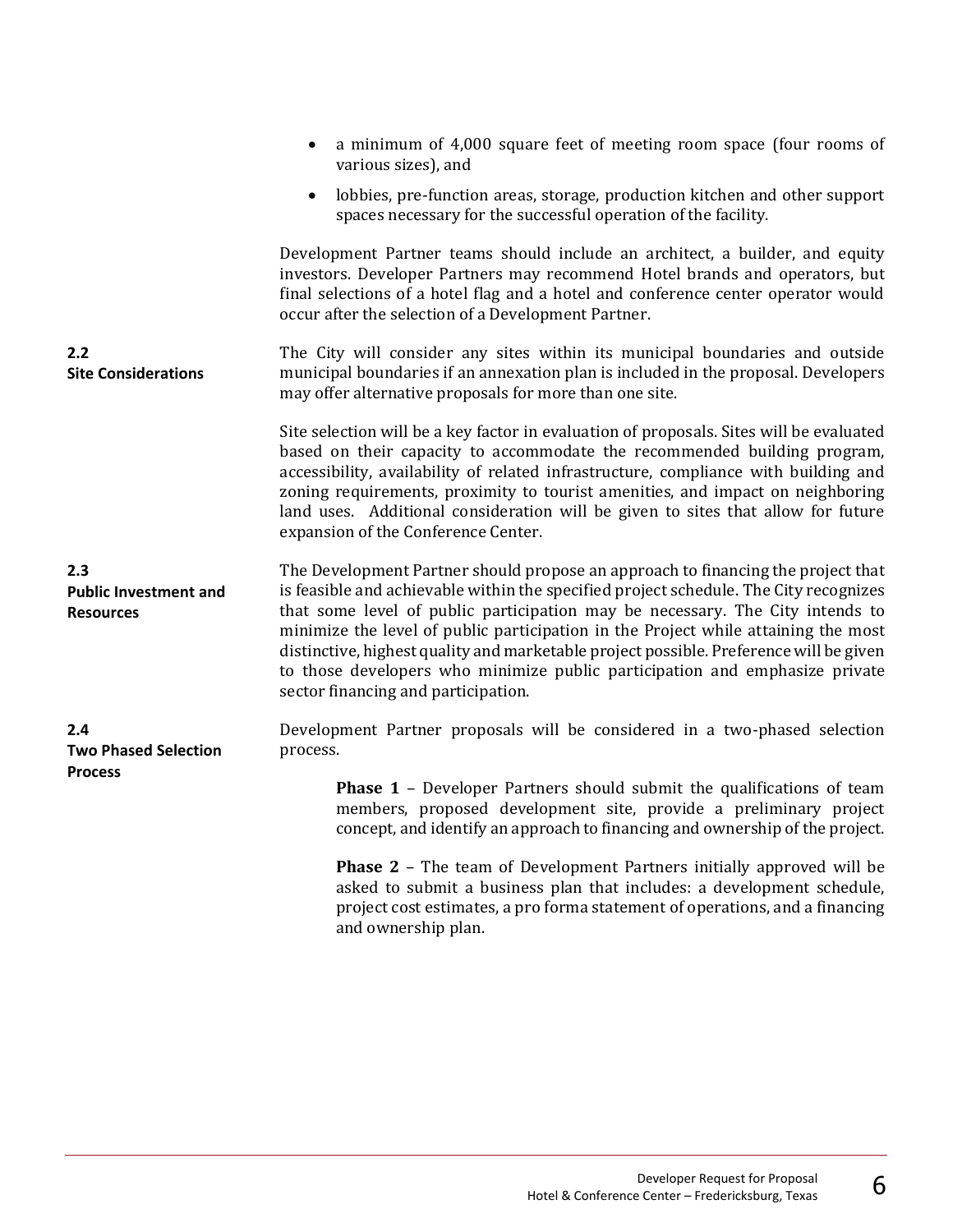#### **3. PROPOSAL REQUIREMENTS**

| 3.1                       | Submittals for both Phases shall be bound as single-sided pages and include the      |
|---------------------------|--------------------------------------------------------------------------------------|
| <b>Submission</b>         | information set forth below. Failure to include any part listed below may disqualify |
| <b>Requirements</b>       | a submission.                                                                        |
| 3.2                       | Respondent shall provide the following information to the greatest extent possible,  |
| <b>Phase 1 Submission</b> | in their Phase 1 submittal in the order listed below.                                |
| <b>Requirements</b>       | A. Team Qualifications                                                               |
|                           |                                                                                      |

- Respondents should propose a Development Partner team that includes an owner/developer, general contractor (optional), design team, and equity investors. The Development Partner may recommend other team members (such as hotel brands and operators) that may be required for completion of the Project.
- Describe your organization and management approach, including identifying the role of key personnel who will be involved in the implementation of the Project. Using an organizational chart, list proposed team's key personnel who will be directly involved with the Project. Personnel should include architects, general contractors, equity owners, and other team members.
- For each key person, please provide a summary of qualifications, which should include the following:
	- A resume with past relevant development experience, specifically addressing projects related to the hotel and conference center projects,
	- Location of key personnel (e.g. local office location, main headquarters, etc).
	- Describe each individual's respective role, responsibilities and amount of involvement in this project.
- Submit information on three (3) projects of similar scope and complexity that have been completed or substantially completed by members of the development team within the last ten (10) years. The information for each project shall include specific details on the extent to which services were provided.
- Provide the name, title, address, and phone number of three (3) references having first-hand experience of the Development Partner's performance on the projects listed above. Each reference should relate to a different project.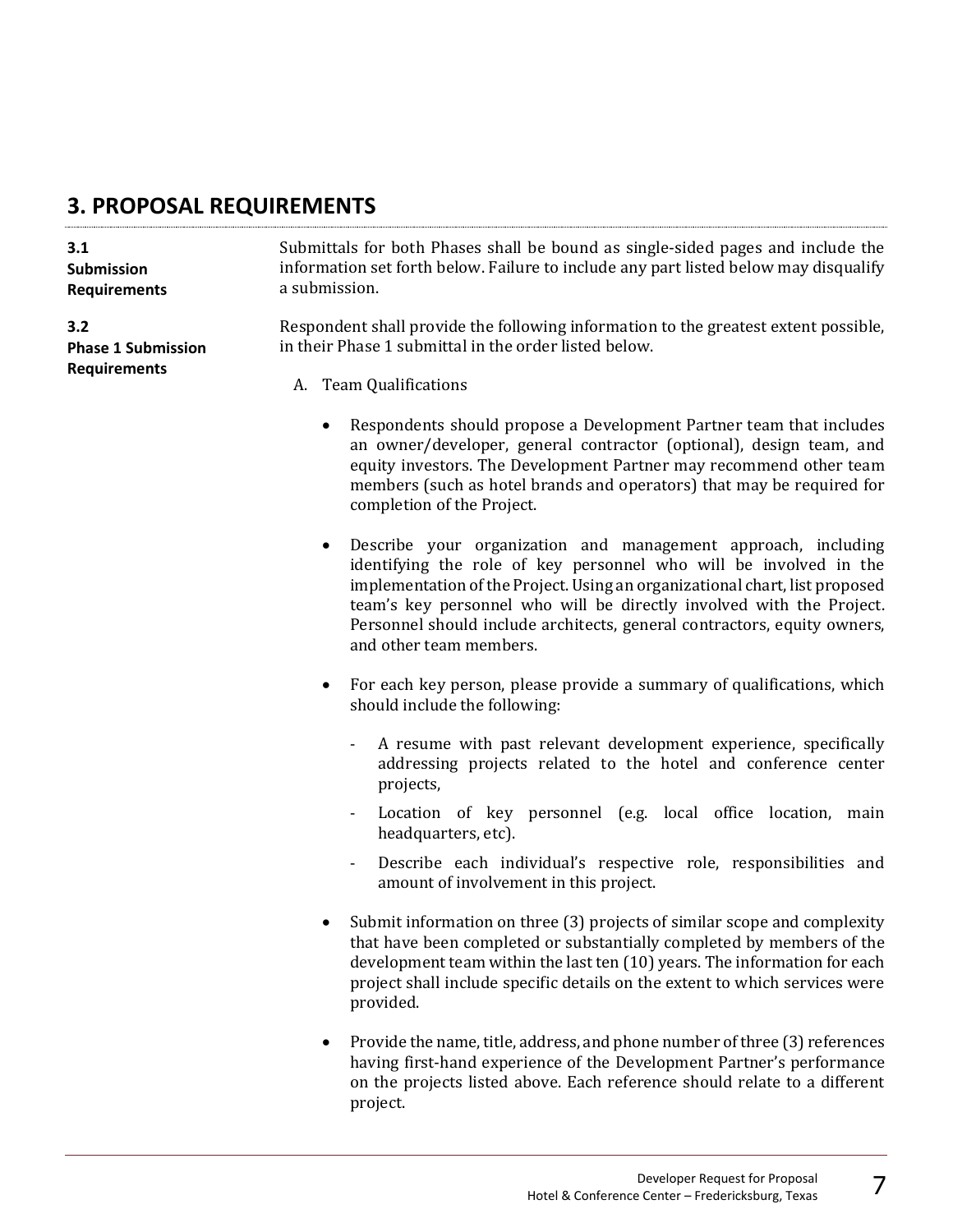- Provide information on the Developer Partner's legal status and financial capabilities along with copies of financial statements for the previous two (2) years.
- B. Development Site
	- Identify the proposed site or sites. See Section 2.2 of this RFP for information on site.
- C. Preliminary Project Concept
	- A conceptual diagram of the Hotel Conference Center, parking, and related development and amenities. Please summarize the proposed building program including:
		- proposed site(s) location and dimensions,
		- the number of hotel guest rooms,
		- floor areas of function spaces,
		- description of food and beverage facilities,
		- on-site parking facilities, and
		- other amenities or collateral development that may be included in your plan.
	- Please indicate your prior experience in branding or franchising hotels. Discuss hotel brands that may be appropriate for the proposed Hotel Conference Center.
	- Discuss the visual and physical relationship with the surrounding neighborhood including commercial, residential, and recreational developments,
	- Demonstrate transportation access to and within the site area, and
	- Present other information related which may be helpful in explaining your project.
- D. Approach to Financing and Ownership
	- Please discuss your proposed approach to the ownership and operations of the project.
	- Describe your approach to financing including identification of potential equity investors.
	- E. Approach to Staffing Operation of Both Conference Center and Hotel
		- Please include number of full-time and part-time employees that are projected to staff both the conference center and hotel.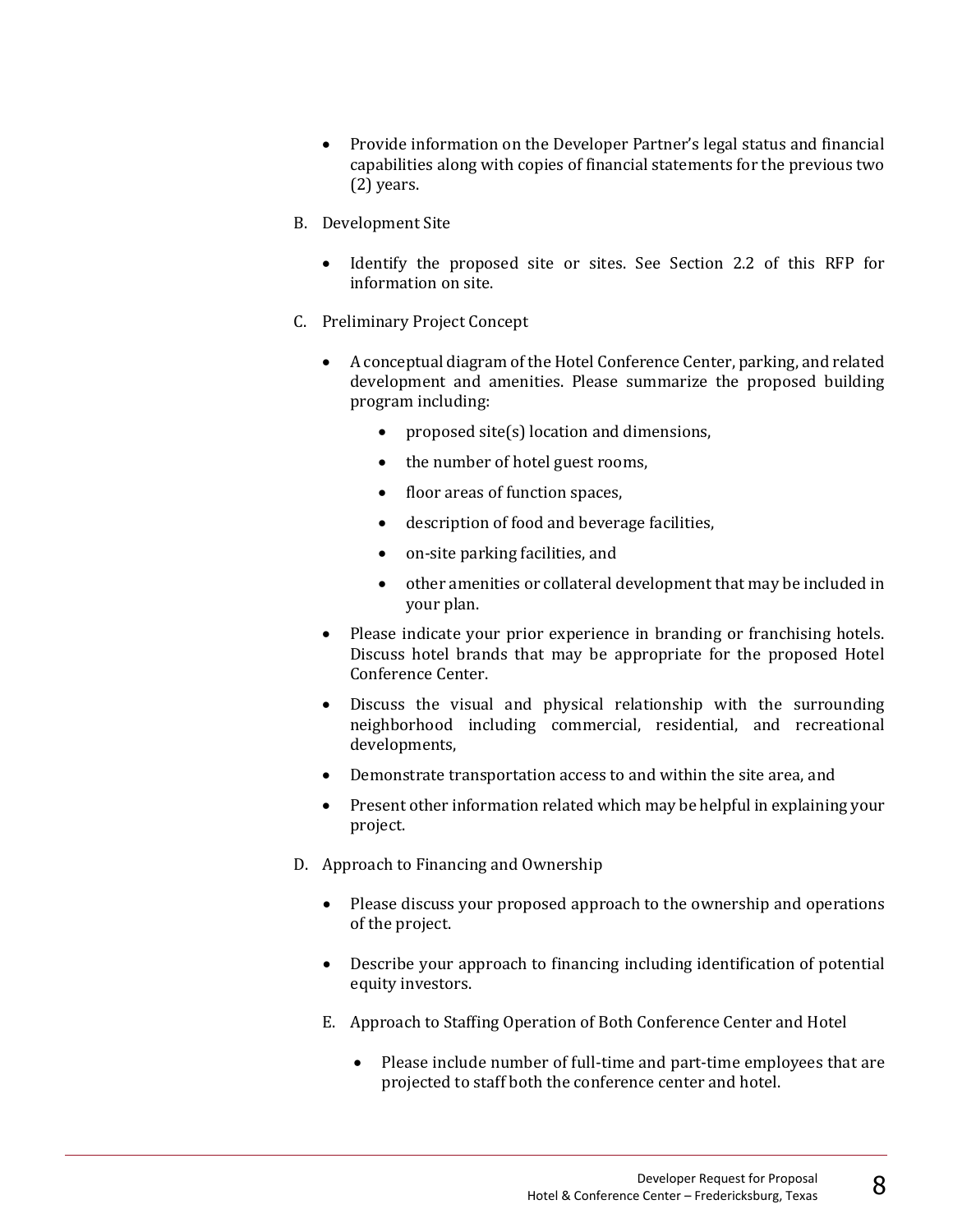- Describe how these employees will be recruited to staff these positions.
- Indicate any inducements or incentives that would be offered to these employees include housing assistance and travel stipends.

Upon review of the Phase 1 submittals by the Selection Committee, the City will select a short list of no more than three potential Development Partners.

The Development Partners initially selected will be asked to provide a detailed business plan for the Hotel Conference Center development. Phase 2 submittal requirements will include the following items as well as additional information that the City may deem necessary for selecting the best development team.

- 1. A detailed concept plan that includes a site plan, building floor plans, and sections as may be necessary to fully describe the project.
- 2. Development Schedule
	- A project schedule beginning with authorization to negotiate through opening of the project.
- 3. Project Cost Estimates
	- A comprehensive project budget including all land costs, construction costs broken down by building component, FF&E costs, pre-opening costs, permit and approval fees, legal costs, development fees and other soft costs. Escalation of costs for inflation should be included and identified in the projections.
- 4. Proforma Statement of Operations
	- A five-year pro forma operating statement for the proposed Hotel Conference Center.
- 5. Financing and Ownership Plan
	- The amounts of proposed debt financing and estimated cost of debt.
	- The amounts of proposed equity investment and anticipated return on equity.
	- Other third-party sources of funding, if any (e.g. EB5 funding, tax credits, hotel operator equity, etc.)
	- The anticipated amount of public participation in the project and proposed forms of public participation.

**3.3 Phase 2 Submission Requirements**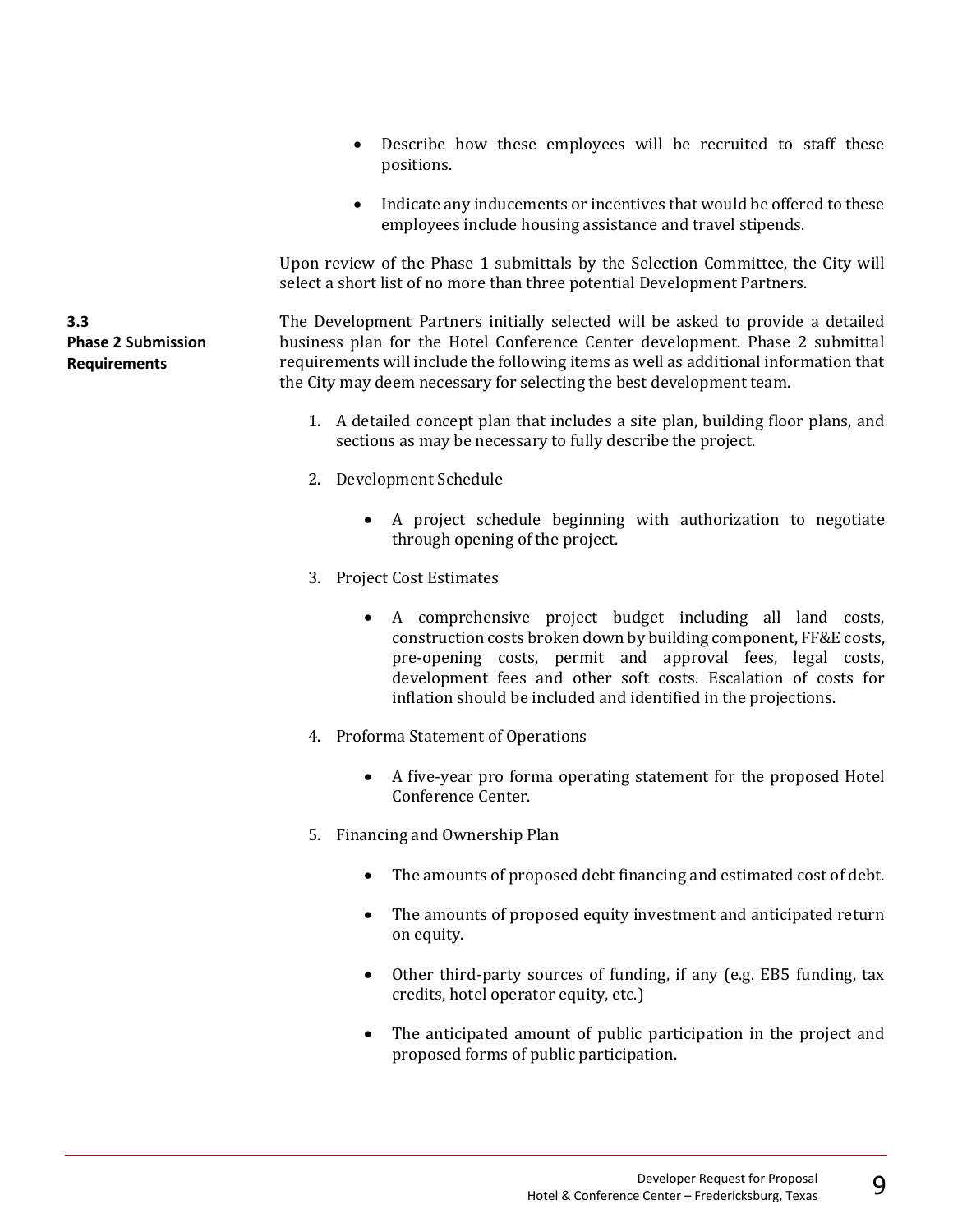- A narrative description of the proposed approach to funding the proposed Project, clearly detailing any proposed financial responsibilities of the proposed Development Partner and/or operator.
- Plans for ownership and operation of the proposed Hotel Conference Center including identification of potential brands, franchise arrangement, and a Hotel Conference Center operator.
- Verifiable assurances that the proposed Development Partner has, or can obtain within time certain, the required financing to construct the project as proposed.

Upon review of the Phase 2 submittals and recommendation from the Selection Committee, the City will begin negotiations with the first ranked Development Partner of a development agreement and other related agreements. The selected Development Partner will be expected to provide the information and perform due diligence necessary to reach a development agreement with the City. If negotiations are not successfully concluded within a predetermined schedule, the City may terminate discussions and begin negotiations with the next ranked Development Partner.

Any information submitted by the respondents that is deemed proprietary and confidential should be submitted in a separate envelope and marked as such. The City will make efforts to protect the confidentiality of this information to the extent allowable by law.

Respondent agrees to always maintain during the life of the project applicable insurance. Upon selection, respondents will be required to provide a Certificate of Insurance coverage evidencing all coverage, limits and endorsements. If Respondent receives a non-renewal or cancellation notice from an insurance carrier affording coverage, Respondent agrees to notify the City within five (5) business days with a copy of the non-renewal or cancellation notice.

**3.4 Confidential Information**

**3.5 Insurance Requirements**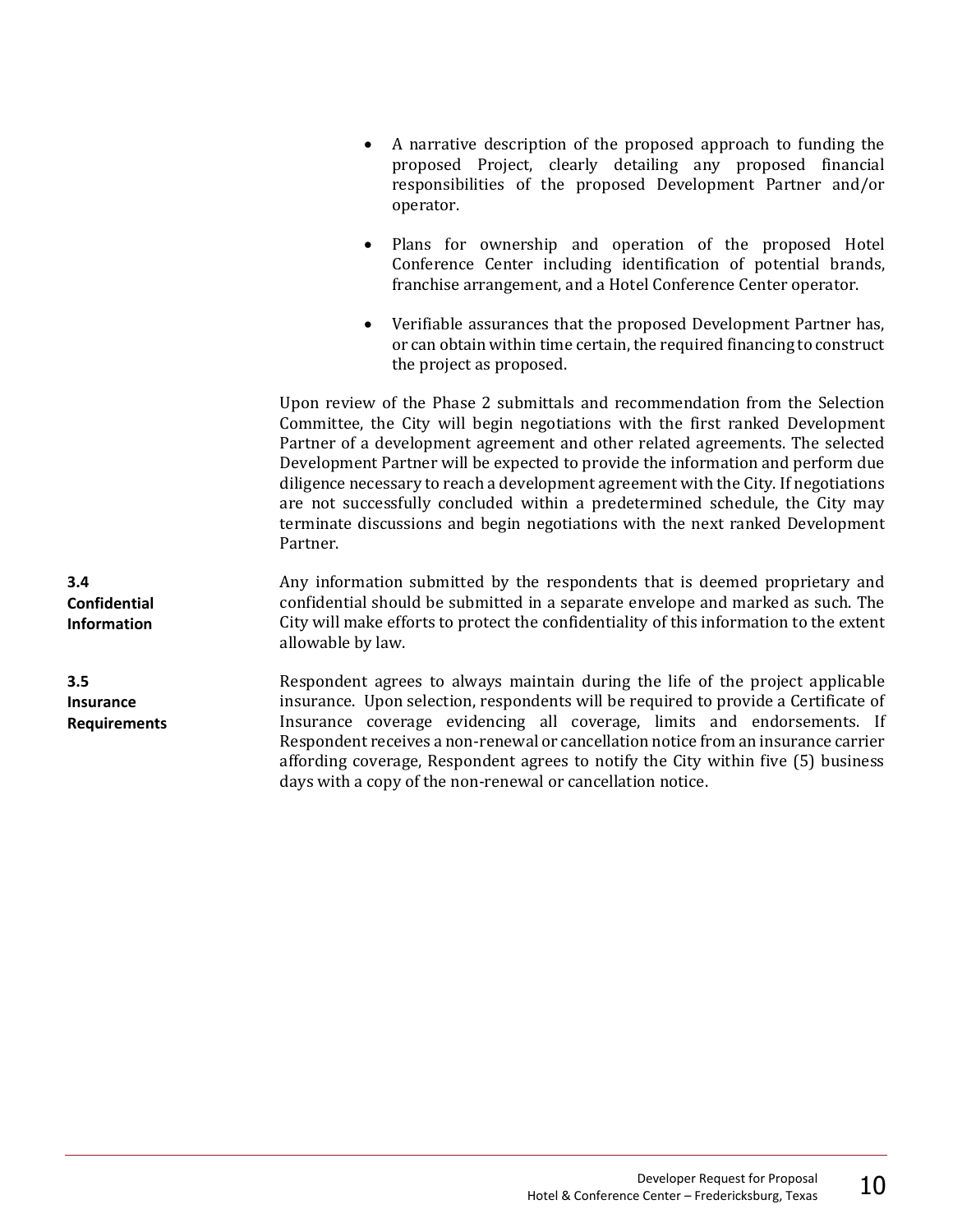#### **4. SELECTION PROCESS**

| 4.1<br><b>Selection Process</b>  | The selection process will begin with a review of the Proposals submitted, a ranking<br>of the Proposals by the Selection Committee, followed by interviews of the<br>respondents that are initially deemed to be qualified. The Selection Committee will<br>then recommend a short list of Development Partners to the City. With City<br>approval, the short-listed teams will be asked to submit additional information.                                                                                                                                                                                 |
|----------------------------------|-------------------------------------------------------------------------------------------------------------------------------------------------------------------------------------------------------------------------------------------------------------------------------------------------------------------------------------------------------------------------------------------------------------------------------------------------------------------------------------------------------------------------------------------------------------------------------------------------------------|
|                                  | After review of the Phase 2 submittals, the Selection Committee will rank the<br>Upon<br>approval of the Selection<br>Development Teams.<br>Committee's<br>recommendations by the City Council, the City will begin to negotiate a<br>Development Agreement and other related agreements with the first ranked<br>Development Partner. The Development Partner and the City will agree on a<br>schedule for conclusion of such negotiations. If an agreement is not reached within<br>the agreed upon time-frame, the City may terminate discussions and begin<br>negotiations with the second ranked team. |
|                                  | Throughout the selection and negotiation process, the City may reasonably request<br>additional information from the Developer Partners as may be necessary to select a<br>team and negotiate the necessary agreements.                                                                                                                                                                                                                                                                                                                                                                                     |
| 4.2<br><b>Selection Criteria</b> | The evaluation criteria shown below will give favorable consideration to<br>Development Partners with significant experience in developments similar in scope<br>and quality to the proposed Project. Preferred Development Partners should<br>demonstrate they have sufficient financial resources and experience to finance and<br>complete the Project in accordance with a fixed schedule.                                                                                                                                                                                                              |
|                                  | The Development Partner's qualifications will be evaluated using the following<br>criteria:                                                                                                                                                                                                                                                                                                                                                                                                                                                                                                                 |
|                                  | Ability to secure project financing and make the necessary investments,<br>$\bullet$                                                                                                                                                                                                                                                                                                                                                                                                                                                                                                                        |
|                                  | Depth of experience on directly comparable projects,<br>$\bullet$                                                                                                                                                                                                                                                                                                                                                                                                                                                                                                                                           |
|                                  | Demonstrated experience and availability to meet the stated schedule for<br>project completion,                                                                                                                                                                                                                                                                                                                                                                                                                                                                                                             |
|                                  | The quality of the proposed building program, ownership structure, and<br>operating plans,                                                                                                                                                                                                                                                                                                                                                                                                                                                                                                                  |
|                                  | The quality of the plan to provide the workforce necessary to staff the<br>$\bullet$<br>project once completed.                                                                                                                                                                                                                                                                                                                                                                                                                                                                                             |
|                                  | Extent to which the proposed Hotel Conference Center building program<br>$\bullet$<br>meets the objectives of the City as described in the RFP,                                                                                                                                                                                                                                                                                                                                                                                                                                                             |
|                                  | Simultaneous development of complimentary land uses in a mixed-use<br>$\bullet$<br>development,                                                                                                                                                                                                                                                                                                                                                                                                                                                                                                             |
|                                  | Benefit to the City, financial and otherwise, of the proposed ownership and<br>٠<br>operating arrangements, and                                                                                                                                                                                                                                                                                                                                                                                                                                                                                             |
|                                  | Overall responsiveness to the RFP.<br>$\bullet$                                                                                                                                                                                                                                                                                                                                                                                                                                                                                                                                                             |